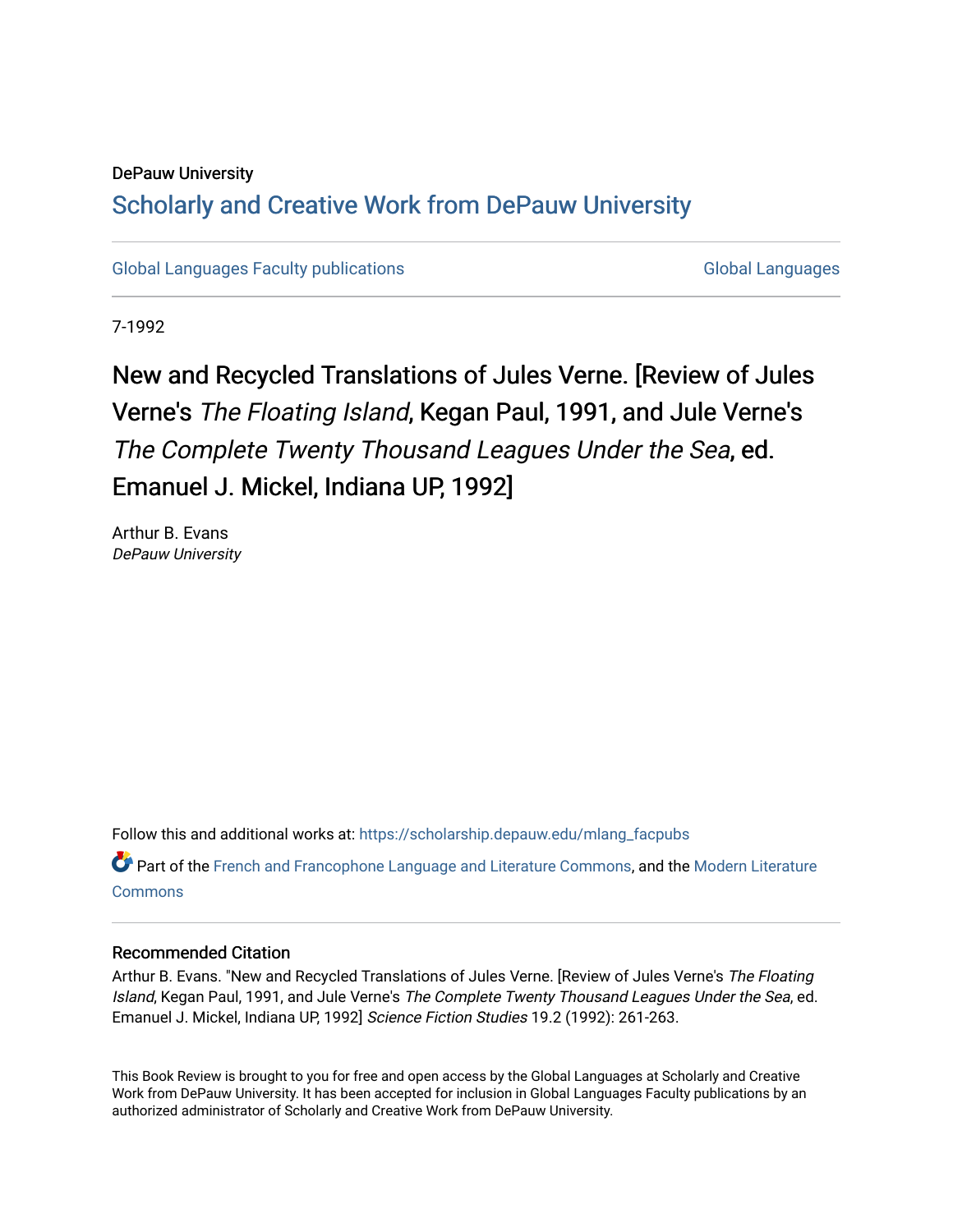# **Science Fiction Studies**

*#57 = Volume 19, Part 2 = July 1992*

**New and Recycled Translations of Jules Verne.**

**Jules Verne.** *The Floating Island***. London and NY: Kegan Paul International (Routledge, Chapman & Hall), 1991. xvii+352. \$19.95 paper**

**Jules Verne.** *The Complete Twenty Thousand Leagues Under the Sea***, ed. and trans. Emanuel J. Mickel. Bloomington, IN: Indiana University Press, 1992. ix+499. \$29.95 cloth.**

**These recently-published English translations of two of Jules Verne's classic** *romans scientifiques***--one new and the other sadly recycled--might easily symbolize the two extremes in quality to be found in most translated foreign SF. The former is a facsimile reprint of Routledge's own horribly bowdlerized English version of Verne's** *L'Ile à hélice* **(Propeller Island) first published in 1895 in Great Britain. With the exception of a new (albeit cursory and largely uninformed) introduction and a new snazzy cover, the text itself appears to be photocopied directly from the pages of Routledge's original translation. The text uses "proper" 19th century British idiom throughout ("***Confound* **that railway" [3] for** *Maudit* **[Damn]), consistently glosses over or undermines Verne's humor and word-play, and somehow even manages to mistranslate a variety of common French words ("promised the driver a handsome** *present***" [5] for** *pourboire* **[tip]; "an invasion of this decadent** *pest***" [78] for** *peste* **[plague]; "There was nothing in a** *failure* **to astonish Americans" [291] for** *faillite***[bankruptcy]).**

**But that's not the worst of it. This translation is severely abridged, and almost** *all* **the passages excised from Verne's original French text happen to be in some way or another critical of England and/or the English people. Coincidence? Hardly. I counted at least 17 instances throughout this**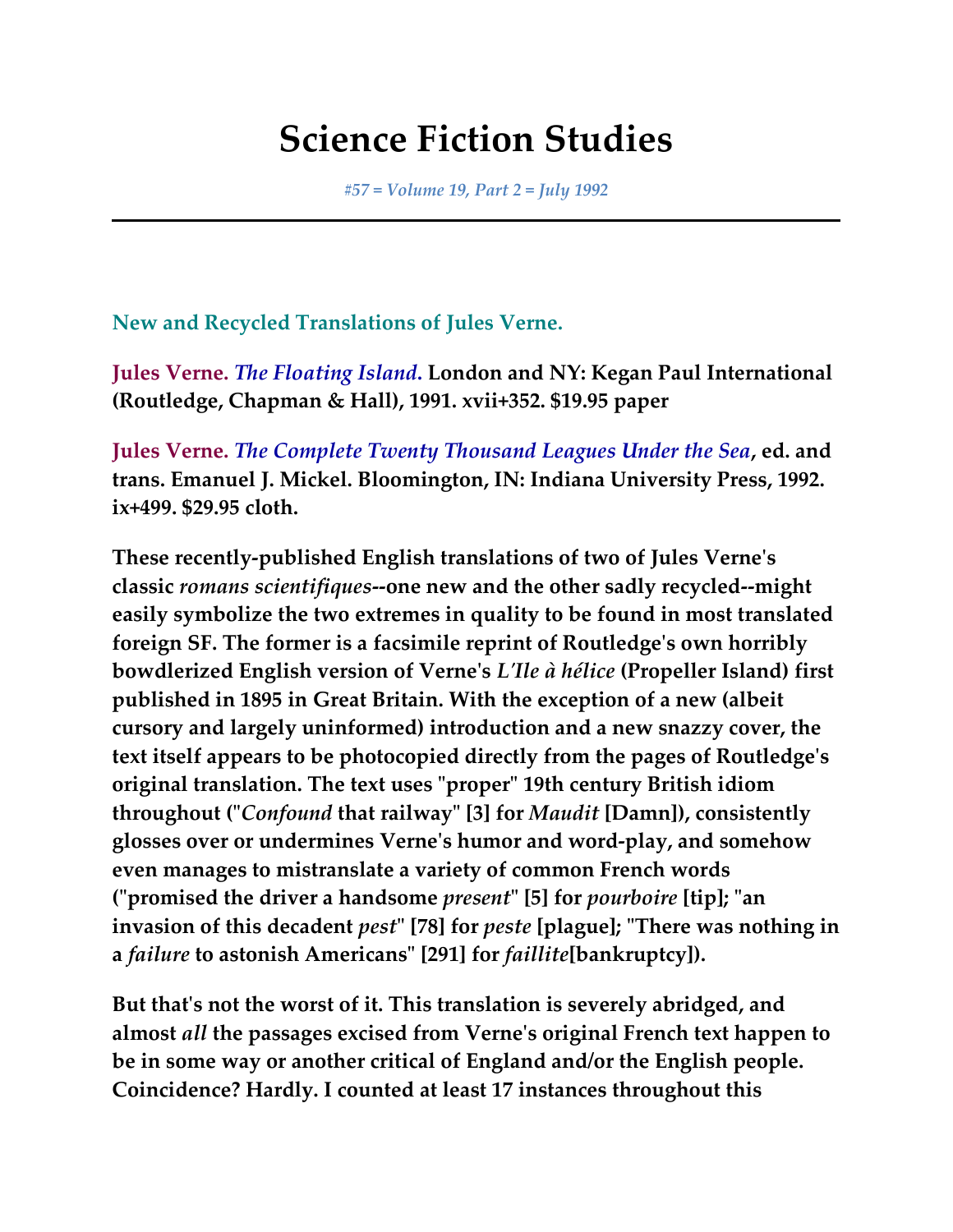**translation where passages describing British politics, religious beliefs, or social customs--some mildly satiric, others quite virulent--were summarily "censored" by the translator because they were (ostensibly) considered offensive. Some were up to 3 pages in length! And where such passages were deemed too integral to the plot to be chopped out, the characters' nationalities were systematically altered: e.g., where Verne portrayed the malevolent influence of English missionaries on South Sea island cultures, the translation now identifies these same missionaries as** *German***(190)!**

**Given this massive tampering with Verne's original novel, it seems highly ironic that the publisher of this book--in an obvious attempt to hype this modern repackaging of a very old, very bad translation--tries to advertise Jules Verne as "a social satirist whose work has been compared to that of Montesquieu, Swift and Voltaire. Today he is recognized as one of the most significant writers and social commentators of modern times" (back cover). Insofar as I am aware, this is the first time Verne has ever been classified as a famous writer of social satire, and comparable to Voltaire no less! But, even worse, to characterize him as such from this outrageously truncated translation is more than simply (and sadly) ironic, it is insulting both to Verne and to any knowledgeable reader's intelligence.**

**To summarize, a revised and more accurate English translation of Verne's** *L'Ile à hélice* **would have been genuinely welcome and would have done honor to any publisher. In contrast, this book brings shame: it represents a commercialized resurrection of a translator's travesty, and it aptly demonstrates how an industry's profit motive can sometimes overpower its sense of literary integrity.**

**Fortunately, the new translation of Verne's** *Twenty Thousand Leagues under the Sea* **by Emanuel J. Mickel represents the opposite extreme of this quality spectrum. Although some might criticize it as "yet another" English translation of this popular work (especially when there currently exist several** *Voyages Extraordinaires* **which remain to date untranslated), Mickel's version must be recognized as truly professional in its scope and its integrity. What Mickel has done is to use the original Hetzel (1869, 1870, 1871) French texts as his point of departure, instead of the hackneyed and**